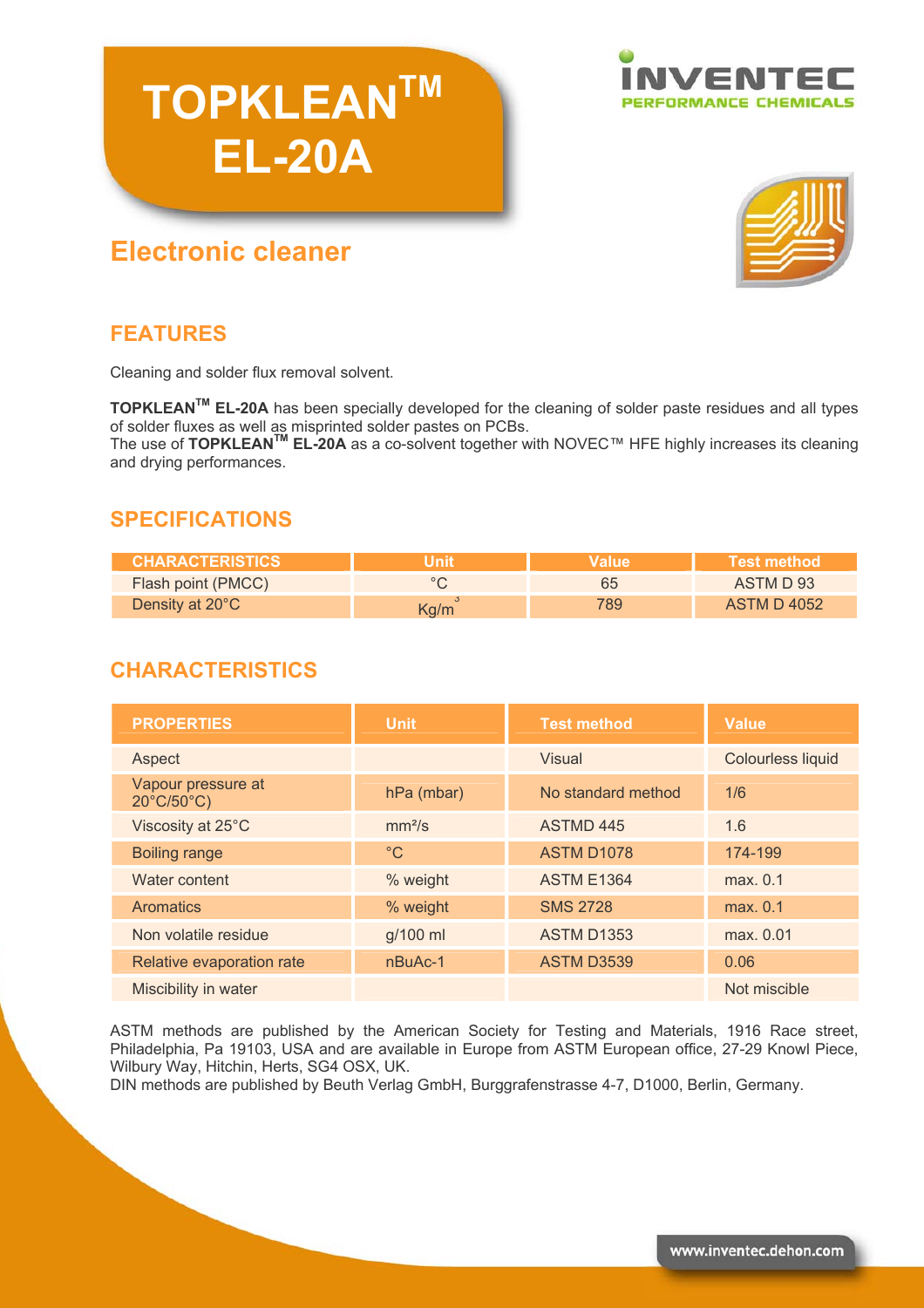#### **PACKAGING**

| Can  | 20 L  |
|------|-------|
| Drum | 200 L |

## **STORAGE & SHELF LIFE**

Suitable materials for the storage are mild steel, stainless steel and polypropylene. Keep the product in closed conditioning at a temperature below  $50^{\circ}$ C.<br>Shelf life 18 months 18 months

#### **PROCESS PARAMETERS**

**TOPKLEANTM EL-20A** is an effective agent for the removal of solder flux and undesirable residues from printed circuit boards.

**TOPKLEANTM EL-20A** is intended for non-aqueous cleaning systems, dipping or spraying, with or without ultrasonics. **TOPKLEANTM EL-20A** is also used in metal cleaning operations and in general for the removal of finger prints.

#### Other benefits of **TOPKLEANTM EL-20A** are :

Low consumption increasing bath lifespan. Low viscosity, Relatively fast evaporation.

#### **HSE**

| <b>PROPERTIES</b>                    | <b>Unit</b> | <b>Test method</b> | <b>Value</b>                 |
|--------------------------------------|-------------|--------------------|------------------------------|
| Hazard class                         |             | <b>VbF Germany</b> | AIII                         |
| Lower explosion limit in air (20°C)  | $\%$ V/V    | <b>DIN 51649</b>   | $0.6$ (41 g/m <sup>3</sup> ) |
| Upper explosion limit in air (150°C) | $\%$ V/V    | <b>DIN 51649</b>   | 5.5 (365 g/m <sup>3</sup> )  |
| Auto ignition temperature            | $\degree$ C | <b>DIN 51794</b>   | 274                          |

**TOPKLEANTM EL-20A** is not regarded as a flammable product, but as a burnable one. All relevant measures against fire and risks must be fulfilled. Avoid contact with eyes and skin.

**TOPKLEANTM EL-20A** has a low environmental impact, emissions are very low at operating temperatures. It does not harm the ozone layer and is easily biodegradable.

**TOPKLEANTM EL-20A** can be recycled by vacuum distillation without affecting composition and properties. The used **TOPKLEANTM EL-20A** can be collected and recovered or disposed easily as waste oil by outside contractors. For full advice, please contact your local distributor.

Please refer to the Material Safety Data Sheet before use.

No issues when used as recommended.